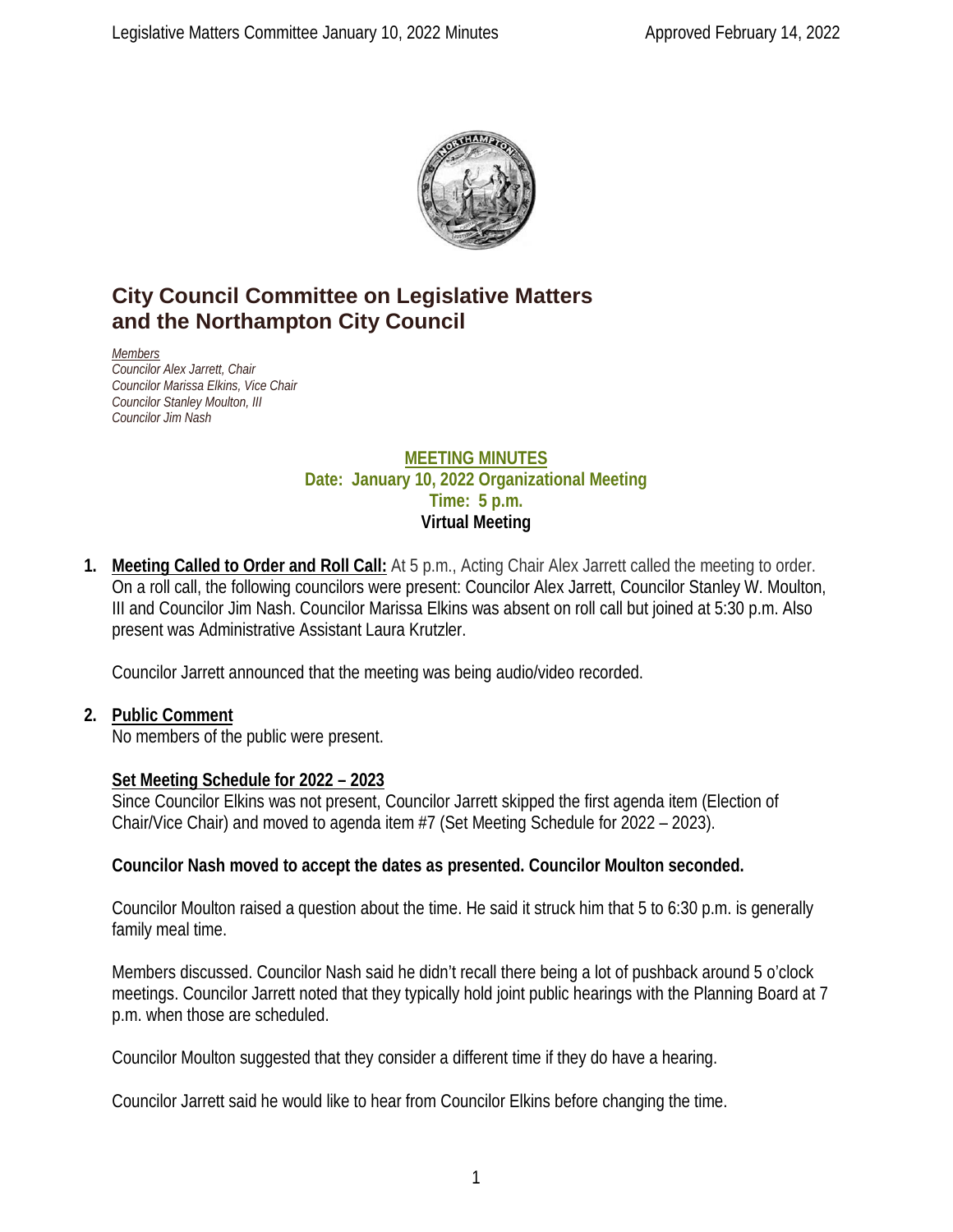**The motion passed 3:0 by roll call vote with Councilor Elkins absent.**

- **3. Approval of Minutes of November 8, 2021 Councilor Jarrett said the minutes would be accepted at the next meeting.**
- **4. Items Referred to Committee**

**A. 22.003 An Ordinance Relative to Parking Areas Reserved for Municipal Use, referred by City Council - 1/6/2022**

Councilor Jarrett said he thinks they are all familiar with the proposal from the City Council meeting last Thursday. It is for the addition of 10 parking spaces in the Roundhouse parking lot.

Councilor Nash said the question of which departments will be using the spaces came up, and he sent the question to Parking Administrator Nanci Forestall.

Councilor Moulton said he did his own research and discovered that the 10 spaces are all clearly marked. Four are for Central Services, three are for the School Department and one each is for the Board of Health, Assessor and Treasurer. They are assigned to specific departments, he confirmed.

**Councilor Nash moved to forward the ordinance with a positive recommendation. Councilor Moulton seconded. The motion passed 3:0 by roll call vote with Councilor Elkins absent.**

B. **22.004 An Ordinance Relative to Prohibited U-Turns, referred by City Council - 1/6/2022 Councilor Moulton moved to forward the ordinance with a positive recommendation. Councilor Nash seconded.**

A question was raised as to where people can turn around if they can't make a U-turn here, Councilor Nash reminded. Maggie Chan said the answer is not clear but that the main reason they are making this change is that making a U-turn at this crosswalk is terrible. The DPW will be collecting data for future decisions to further improve things there.

Councilor Moulton said he also did some research. Councilor Nash mentioned the likeliest spot for a U-turn would be at the end of the median, but traffic was parked on both sides of the street there and it was clearly a tight spot. He doesn't think they should be encouraging U-turns until some distance west beyond Murphy's real estate office. He wondered if U-turn ordinances are intersection specific. He looked at the ordinance (312-65 U-turns Prohibited) to try to find a template but there are no other prohibited U-turns in the code.

His question is whether they could write an ordinance that specifies that U-turns are prohibited there and x number of feet west.

Councilor Nash suggested they move on this recommendation and continue to do research. They could always come back with an amendment. This would eliminate the greatest danger of making a U-turn into the crosswalk and eliminate the pedestrian conflict. He recommended sending the ordinance forward with either a positive or neutral recommendation but asking for the assistance of the DPW or city solicitor to see if there is additional language needed to make this enforceable. He wouldn't want to hold this up since it has to do with traffic safety at the high school.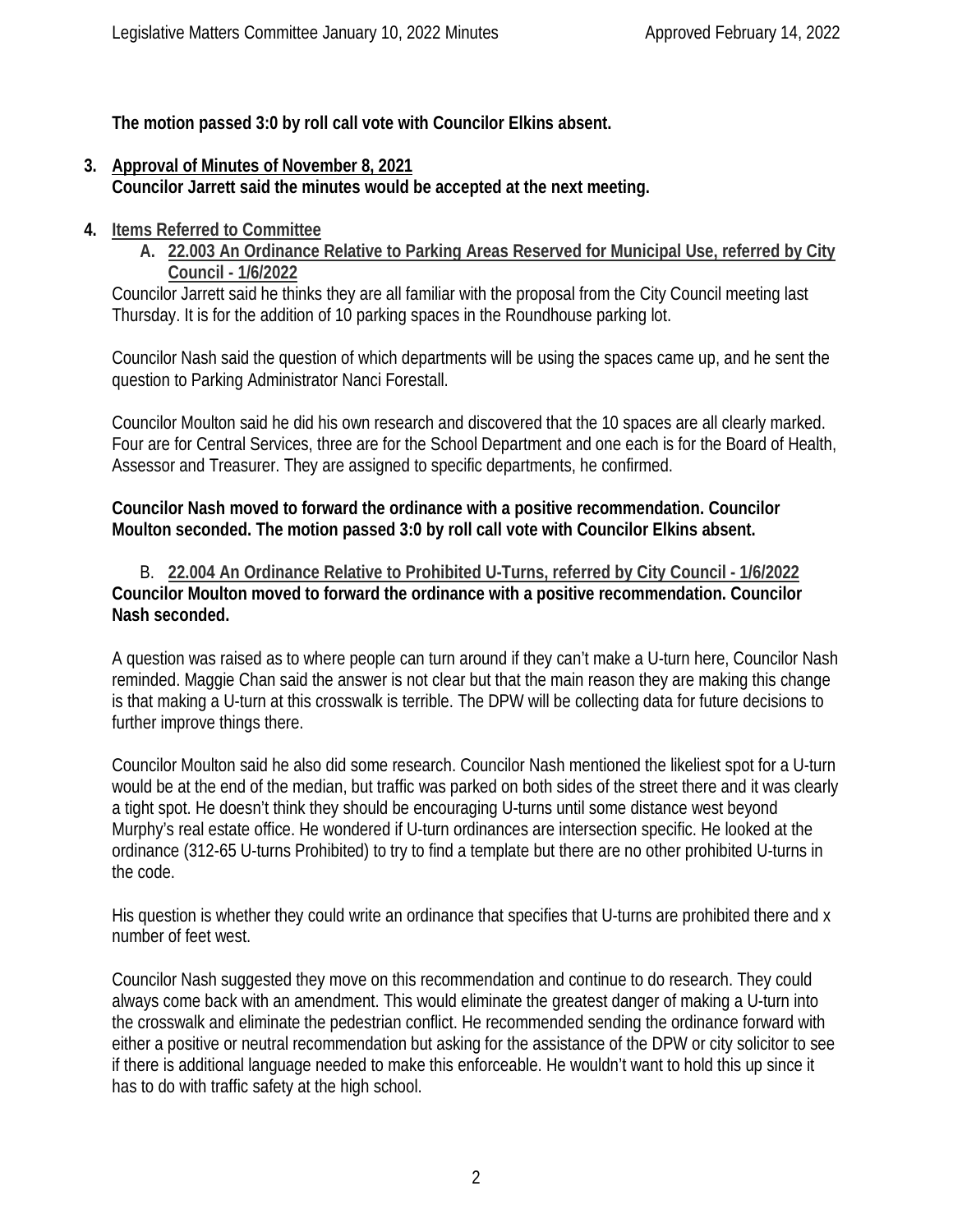Councilor Moulton said he is comfortable with the suggestion that they ask both solicitor Seewald and the DPW for guidance on how they might extend the U-turn prohibition if at all. He said he would accept this suggestions of seeking additional guidance as a friendly amendment.

#### **The motion for a positive recommendation as amended to seek further guidance from Attorney Seewald and the DPW passed 3:0 by roll call vote.**

**C. 22.005 An Ordinance Relative to Off-Street Service Areas, referred by City Council - 1/6/2022** Councilor Jarrett read the relevant text.

#### **Councilor Nash moved to forward the ordinance to the full city council with a positive recommendation. Councilor Moulton seconded.**

Councilor Moulton said he walked the area, which is to the side of where the farmer's market takes place and is satisfied that there won't be any impact on the market. As stated Thursday, it is clearly intended as a loading/unloading zone.

Councilor Nash said he sent the question to the parking administrator of whether the area will be available for use by businesses other than Thornes Market such as the Teapot or the farmer's market or customers loading or unloading purchases from Thornes or other businesses. It was not clear from looking at the ordinance how the city regulates the use of these zones, he shared. He thinks they will get those answers in time for the council meeting.

**The motion passed unanimously 4:0 by roll call vote.** 

#### **5. Adjourn**

**Councilor Moulton moved to adjourn. Councilor Nash seconded. The motion passed unanimously 3:0 by roll call vote with Councilor Elkins absent. The meeting was adjourned at 5:30 p.m.**

Councilor Elkins joined the meeting at 5:30 p.m. Since no one had left the meeting, by mutual consent, councilors decided to reconvene to take up the election of Chair/Vice Chair.

**Councilor Moulton moved to reconvene. Councilor Elkins seconded. The motion passed unanimously 4:0 by roll call vote. The Committee reconvened at 5:34 p.m.**

## **6. Election of Chair/Vice Chair**

Councilor Jarrett opened the floor to nominations for Chair.

**Councilor Nash nominated Councilor Jarrett as chair.** He had a whole speech prepared, but in the last half hour as acting chair Councilor Jarrett demonstrated everything he was going to say about him, Councilor Nash said. **Councilor Moulton seconded.** 

There being no further nominations, Councilor Jarrett stated that he has a history with facilitation with his business, an eye for detail for crafting language and an understanding of their obligation to consider equity in their ordinances.

Following a roll call vote, and **Councilor Jarrett was elected chair by acclamation.**